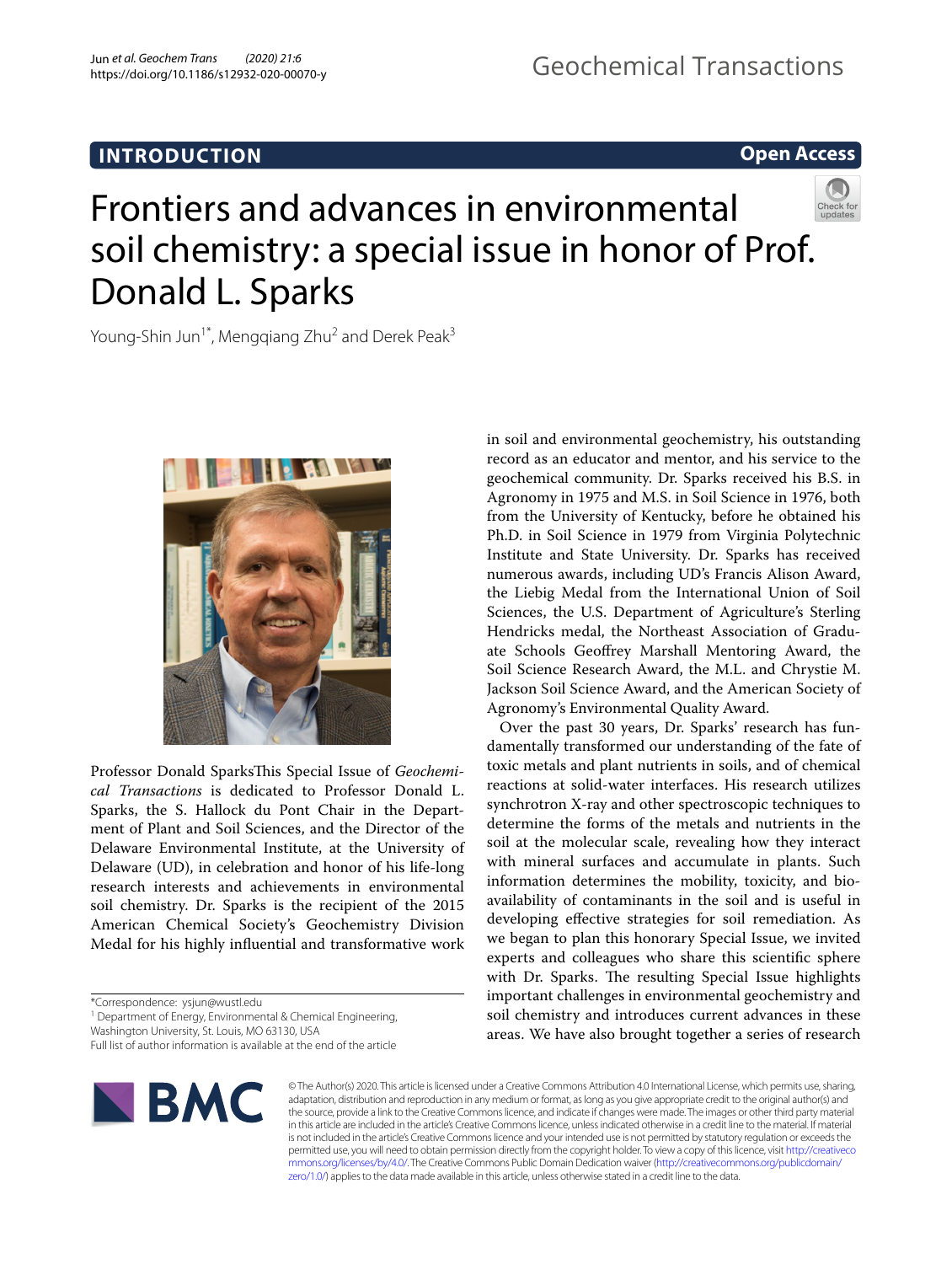articles exemplifying recent developments in state-ofthe-art experimental and computational approaches to understanding mineral–water interfaces.

The Special Issue starts with Dr. Sparks' feature article, which introduces the increasing importance of soil chemistry in climate change and in critical soil interactions with nutrients and emerging organic contaminants such as antibiotics, hormones, and per- and polyfuoroalkyl substances (PFAS). Dr. Sparks has provided future research directions as well as challenges and opportunity in environmental soil chemistry [[1\]](#page-1-0). In soils, two important reactive elements are iron and manganese (hydr) oxides. The contributed articles provide interesting examples of these highly reactive minerals in soils and highlight the importance of understanding them at the molecular scale: Voegelin et al. examine the reductive dissolution kinetics of an environmentally relevant set of arsenate-containing Fe(III)-precipitates whose structure changes as a function of phosphate (P) and silicate (Si) content in its structure [\[2](#page-2-0)]. Schaefer et al., characterize the reaction of aqueous Fe(II) with pyrolusite (β-MnO<sub>2</sub>), using electron microscopy, X-ray difraction, aqueous Fe and Mn analyses, and <sup>57</sup>Fe Mössbauer spectroscopy, and describe the continuous redox chemistry between Fe(II) and Mn/Fe oxides [[3\]](#page-2-1). By experimental analysis and density functional theory (DFT) calculations, Kubicki et al. simulate interactions between chromate and a ferrihydrate nanoparticle  $[4]$  $[4]$ . Then, several articles by Sowers et al. [\[5](#page-2-3)], Stuckey et al. [[6\]](#page-2-4), Sundman et al. [\[7](#page-2-5)], and Zhu et al. [\[8](#page-2-6)] discuss how iron and manganese (hydr)oxides interact with organic compounds undergoing redox reactions and dissolution. In addition, Cade-Menun et al. [[9\]](#page-2-7) and Hamilton et al. [\[10](#page-2-8)] investigate the fate and transport of phosphate as a nutrient in soil systems by using inductively coupled plasma spectroscopy, P-nuclear magnetic resonance, and X-ray absorption spectroscopy. Strawn et al. provide a nice review that discusses phosphorus and arsenic in soil using four case studies [\[11](#page-2-9)]. Nickel, zinc, and copper in soils are trace transition metals and critical nutrients as well. Using microfocused X-ray fuorescence, difraction, and absorption spectroscopy, Siebecker et al. report natural speciation of nickel in serpentine topsoils [\[12\]](#page-2-10) and Gou et al. report a competitive adsorption of nickel and zinc on aluminum oxides [\[13\]](#page-2-11). Fan et al. measure the Wien efect in colloidal suspensions containing cadmium and zinc to determine binding energies associated with cadmium and zinc ion adsorption in clay-containing soils [\[14\]](#page-2-12). In addition to macroscale colloids, soil contains many nanosized pore spaces. Knight et al. discuss nanoscale confnement efects on copper ion adsorption on mesoporous silica and highlight the important unique nanoscale nature of pores in soil particulates [[15](#page-2-13)]. Furthermore, engineered nanomaterials can also enter natural soil environments and become incidental soil components, but their impacts on the environment are poorly known. To pursue this aspect, Zeng et al., study CuO nanoparticles and their catalytic behavior in the presence of arsenic, using in situ quick scanning X-ray absorption spectroscopy  $(Q-XAS)$  analysis [\[16](#page-2-14)]. Another example incidental nanoparticle is spinel, Zn-bearing magnetite  $(Zn_{0.5}Fe_{2.5}O_4)$ and minium ( $Pb_3O_4$ ), that were found in proximity to a former Cu-smelter in Timmins, Ontario, Canada [\[17](#page-2-15)]. The Special Issue covers a wide variety of transition metals, organic matter, nutrients, toxins, and soil components and introduces studies enabled by the most advanced X-ray techniques, NMR, and high-resolution transmission electron microscopy. The exciting discussions provide macro to nanometer-scale insights into soil systems and exemplify the topics that Dr. Sparks has pursued throughout his career.

Thinking back to our first solicitations for the Special Issue, we were impressed by the enthusiasm from the geochemical society, which refects Dr. Sparks' dedication and leadership in environmental soil chemistry. We are grateful to have this support from our colleagues and excited to share this Special Issue. To facilitate its dissemination, Mr. Samuel Winthrop and Mr. Jan Margulies, Journal Development Editors of *Geochemical Transactions*, and Dr. Sherestha Saini, Senior Editor of Springer Nature's Environmental Sciences Journals, have kindly helped in handling the manuscripts. We hope that this Special Issue will reach the broader environmental soil geochemistry community. Lastly, thank you, Dr. Sparks, for your leadership in environmental soil chemistry and for inspiring many of us.

#### **Authors' contributions**

Y-SJ, MZ and DP wrote the articles together. All authors read and approved the final manuscript.

## **Competing interests**

The authors declare that they have no competing interests.

#### **Author details**

<sup>1</sup> Department of Energy, Environmental & Chemical Engineering, Washington University, St. Louis, MO 63130, USA. <sup>2</sup> Department of Ecosystem Science and Management, University of Wyoming, Laramie, WY 82071, USA.<sup>3</sup> Department of Soil Science, University of Saskatchewan, Saskatoon, SK S7N 5A8, Canada.

# Published online: 17 April 2020

# **References**

<span id="page-1-0"></span>1. Sparks DL (2020) A golden period for environmental soil chemistry. Geochem Trans 21:5.<https://doi.org/10.1186/s12932-020-00068-6>